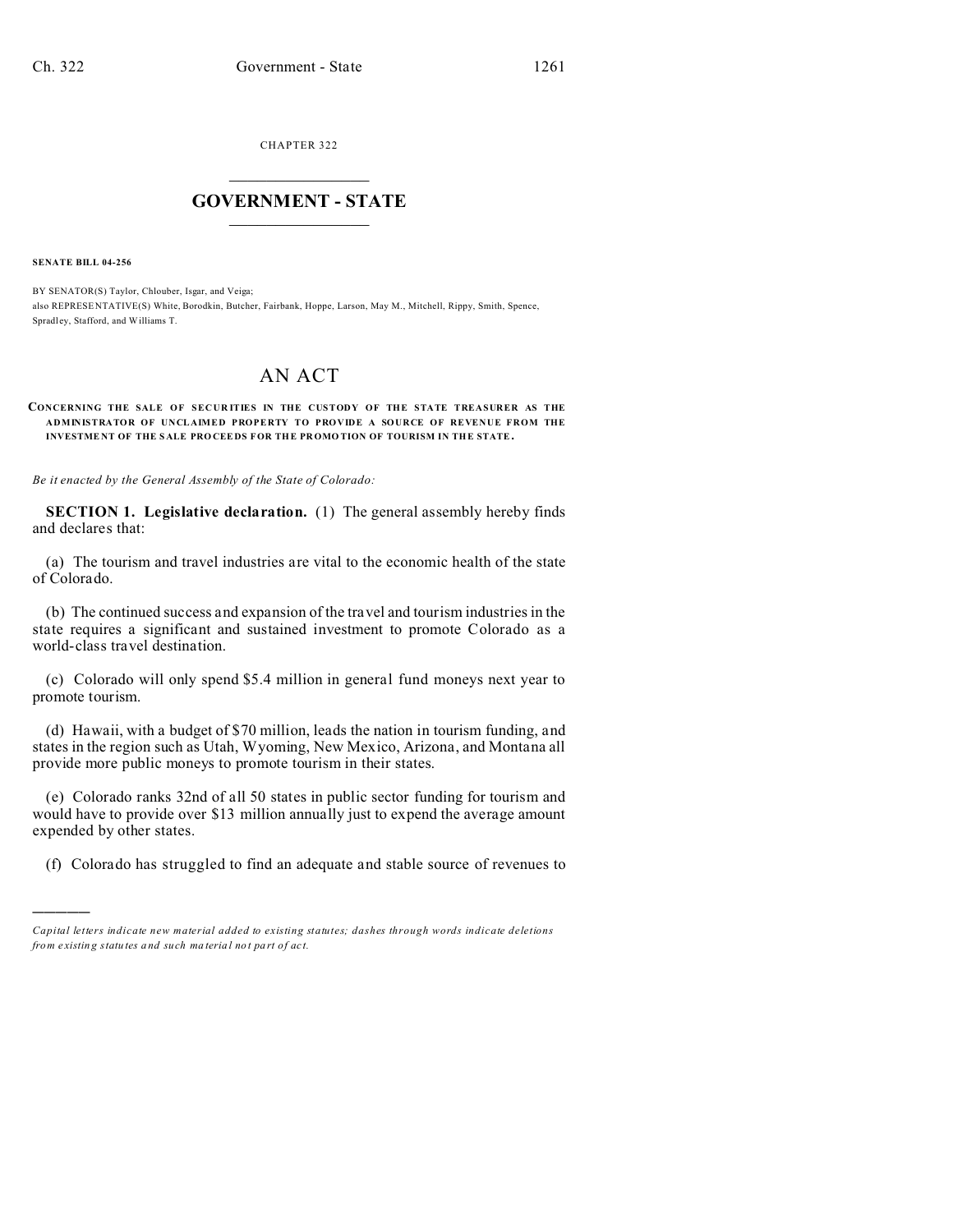promote tourism in the state.

(g) The creation of an unclaimed property tourism trust fund to hold and generate earnings from the proceeds of sales of securities held by the state as unclaimed property would provide a nominal, stable source of additional moneys to promote travel and tourism in the state.

(h) It is the intent of the general assembly that any moneys derived from the unclaimed property tourism trust fund be in addition to and not replace or cause any reduction in any existing moneys appropriated by the state for the promotion of tourism and travel in the state in the current or any future fiscal year.

**SECTION 2.** 38-13-115 (3), Colorado Revised Statutes, is amended to read:

**38-13-115. Public sale of abandoned property.** (3) Unless the administrator considers it to be in the best interest of the state to do otherwise, all securities delivered to the administrator must SHALL be held for at least one year before he OR SHE may sell them. ON AND AFTER JULY 1, 2004, THE ADMINISTRATOR SHALL TAKE ALL REASONABLE ACTION TO SELL THE SECURITIES DELIVERED TO HIM OR HER AS PROVIDED IN THIS SECTION. ALL PROCEEDS COLLECTED FROM THE SALE OF SECURITIES PURSUANT TO THIS SECTION SHALL BE DEPOSITED IN THE UNCLAIMED PROPERTY TOURISM PROMOTION TRUST FUND CREATED IN SECTION 38-13-116.7.

**SECTION 3.** Article 13 of title 38, Colorado Revised Statutes, is amended BY THE ADDITION OF A NEW SECTION to read:

**38-13-116.7. Unclaimed property tourism promotion trust fund - creation payments - interest - transfers.** (1) THERE IS HEREBY CREATED IN THE STATE TREASURY THE UNCLAIMED PROPERTY TOURISM PROMOTION TRUST FUND. THE PRINCIPAL IN THE TRUST FUND SHALL CONSIST OF ALL PROCEEDS COLLECTED BY THE ADMINISTRATOR FROM THE SALE OF SECURITIES PURSUANT TO SECTION 38-13-115.

(2) THE PRINCIPAL OF THE UNCLAIMED PROPERTY TOURISM PROMOTION TRUST FUND SHALL NOT BE EXPENDED EXCEPT TO PAY CLAIMS MADE PURSUANT TO THIS ARTICLE. MONEYS COMPRISING THE PRINCIPAL OF THE TRUST FUND THAT ARE CREDITED TO OR EXPENDED FROM THE TRUST FUND TO PAY CLAIMS SHALL NOT CONSTITUTE FISCAL YEAR SPENDING OF THE STATE FOR PURPOSES OF SECTION 20 OF ARTICLE X OF THE STATE CONSTITUTION, AND SUCH MONEYS SHALL BE DEEMED CUSTODIAL FUNDS THAT ARE NOT SUBJECT TO APPROPRIATION BY THE GENERAL ASSEMBLY.

(3) ALL INTEREST DERIVED FROM THE DEPOSIT AND INVESTMENT OF MONEYS IN THE UNCLAIMED PROPERTY TOURISM PROMOTION TRUST FUND SHALL BE CREDITED TO THE COLORADO TRAVEL AND TOURISM PROMOTION FUND CREATED IN SECTION 24-49.7-106 (1), C.R.S., AND, BEGINNING WITH THE 2005-06 STATE FISCAL YEAR, SHALL BE SUBJECT TO APPROPRIATION BY THE GENERAL ASSEMBLY AS PROVIDED IN SECTION 24-49.7-106 (3) (a), C.R.S. ANY MONEYS THAT ARE CREDITED TO AND EXPENDED FROM THE COLORADO TRAVEL AND TOURISM PROMOTION FUND PURSUANT TO THIS SUBSECTION (3) SHALL CONSTITUTE FISCAL YEAR SPENDING OF THE STATE FOR PURPOSES OF SECTION 20 OF ARTICLE X OF THE STATE CONSTITUTION.